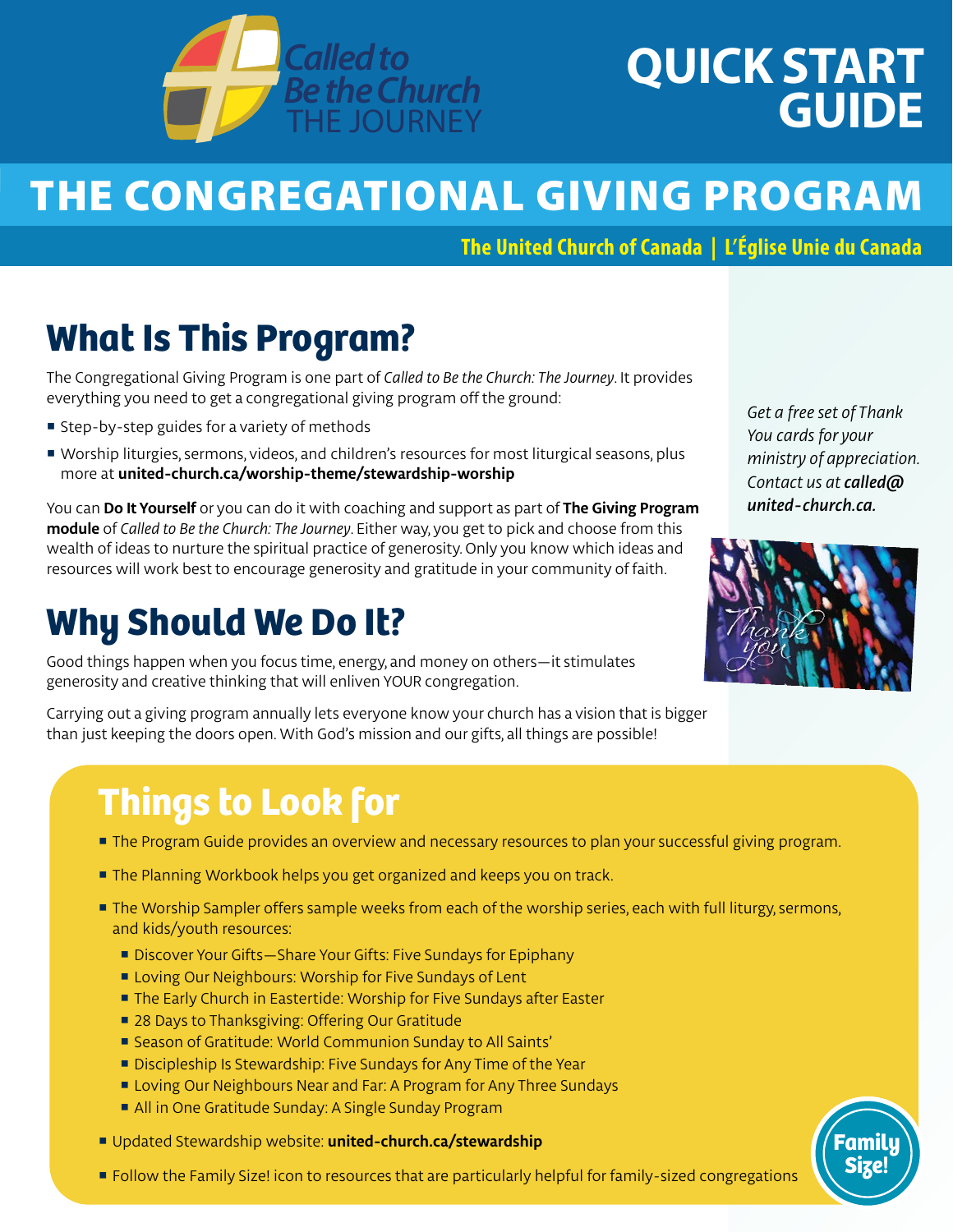#### INSPIRE, INVITE, AND THANK ARE THE FOUNDATIONAL PRACTICES OF ANY GIVING PROGRAM.

**Doing all three of these vital practices will grow generosity as a regular spiritual practice in your community of faith and support the mission of the church.** 

### **Inspire!**

Our generosity is our grateful response to God's vast generosity in our own lives. God's generosity inspires us to participate in God's mission in the world. As disciples of Jesus, this is how we make a positive difference as individuals and families—in our own community through the mission of our congregation, and across our country and around the globe through the Mission & Service of The United Church of Canada. When we are inspired, we eagerly discover the answers to:

- What is God's mission for me in my daily life?
- What is God calling us to do and be in our community?
- How do we model compassion, provide community, and offer hope?
- How do we serve God in mission to the wider world?

#### **Helping You to Inspire**

Opportunities to inspire can be found in everything we do as church. We inspire by sharing stories and images of disciples in action making a difference in people's lives.

The *Called to Be the Church Congregational Giving Program* provides

- **Information on how to prepare Why I Give testimonies**
- Step-by-step instructions to create a Narrative Budget
- Worship outlines, sermons, and children/youth programming
- Communication tools: bulletin covers and inserts; digital slides; and suggestions for oral and written announcements

#### **Inspiring** examples of living our faith **Inspire** gratitude. **Inspire** generosity. **Inspire** giving.

You will be enriched in every way for your great generosity, which will produce thanksgiving to God…

2 Corinthians 9:11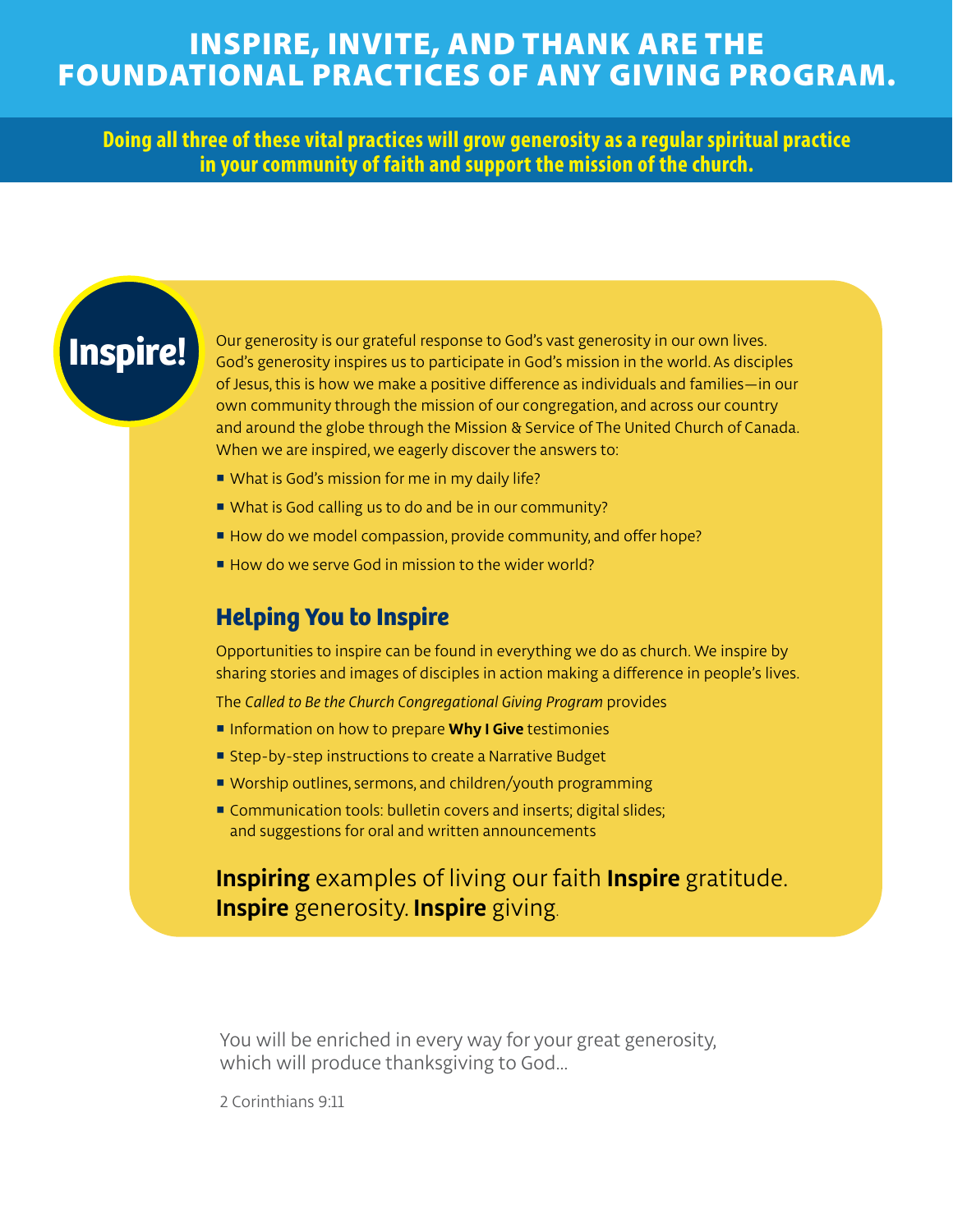### **Invite!**

Make an invitation to join with other disciples as we respond to the call to live faithfully and be the church. We invite all people of our faith community to contribute to God's mission here in our congregation, in our community, and through the Mission & Service of The United Church of Canada.

The invitation is most effective when we reach out in a clear, direct, and personal way. We encourage a conversation. We invite people to prayerfully consider how they will respond to God's generosity in their lives. Ideally, every individual feels they have been personally invited to

- **Join us and others in doing God's mission**
- Participate in supporting God's mission
- Make an appropriate and meaningful gift of treasure as well as of time and talent

#### **Helping You to Invite**

The *Called to Be the Church Congregational Giving Program* provides

- **If Ideas for creating a Letter of Invitation that is mailed or delivered to everyone in your** congregation
- Step-by-step instructions on how to host a community meal—a fun and inspiring way to share stories of your faith and ministry, and to invite **everyone** to give
- Decision-making tools and templates to help **everyone** make an informed and intentional gift of money as well as gifts of time and talent

The ultimate goal is to **Invite** every person every year to participate.

**Thank!** God is generous again, again, and again. So we can find ways to say "Thank you" again, and again. A culture of generosity is built on a foundation of gratitude. We cannot say "Thank you" too many times. It's just that simple!

#### **Helping You to Thank**

The *Called to Be the Church Congregational Giving Program* emphasizes how to ensure our gratitude and thanks are

- **Timely:** a message of thanks is provided soon after we receive a gift
- Personal: the "Thank you" is delivered face-to-face or in a handwritten note or by e-mail
- **Sincere: the message communicates what a difference a person's gift will make**

We **Thank** God for the blessings in our lives. We **Thank** each other for sharing them. We cannot **Thank** enough.